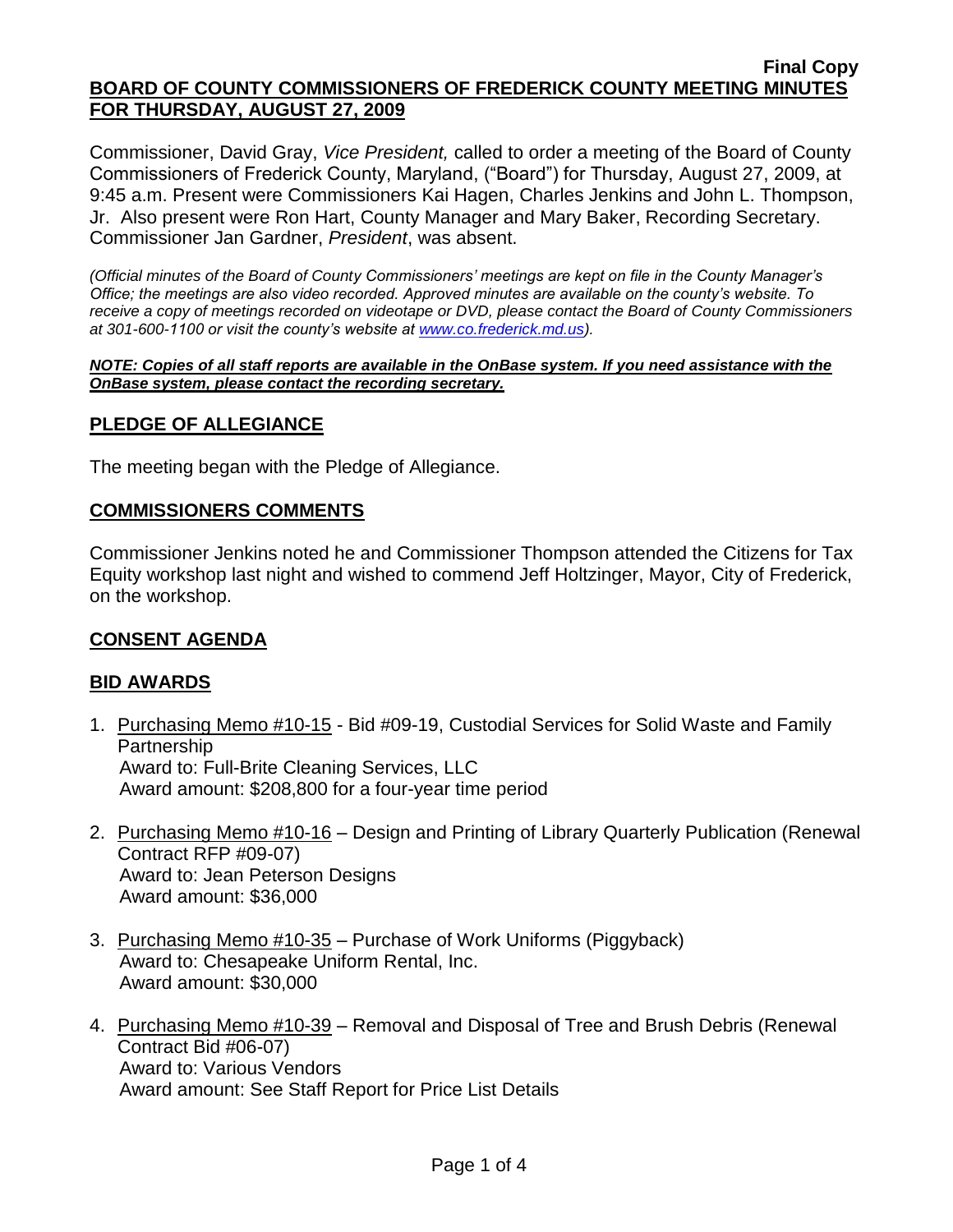- 5. Purchasing Memo #10-40 Develop Mass Fatality Plan thru Consulting Services (Piggyback) Award to: Dewberry and Davis, LLC Award amount: \$60,000
- 6. Purchasing Memo #10-41- Purchase One Pumper and Two Large Capacity Tankers (Piggyback) Award to: Pierce Manufacturing, Inc. Award amount: \$1,320,165
- 7. Purchasing Memo #10-42 Bid #10-3, Roadway Markings Award to: Alpha Space Control, Inc. Award amount: \$294,791
- 8. Purchasing Memo #10-43 Recommendation to add Frederick Community College to RFP #09-08, Residential Solid Waste and Recyclable Material Award to: Allied Waste Services

# **BUDGET TRANSFERS**

- 1. #BT-09-226, Aging, Citizens Services
- 2. #BT-09-227, Accounting, Finance
- 3. #BT-09-228, Family Partnership, Citizens Services

# **GRANTS**

- 1. FY 2009 Child Support Enforcement Cooperative Reimbursement Agreement Budget Modification - Marty Gallagher, Sheriff's Office
- 2. FY 2009 Child Support Cooperative Reimbursement Agreement Budget Modification Susan Little, State's Attorney's Office
- 3. Consideration of the FY 2010 Medicaid Waiver Grant Application Carolyn True, Citizens Services Division

# **CHANGE ORDER**

1. Solid Waste Transfer Station, Design Change Order No. 25 and Budget Transfer - Rod Winebrenner, Utilities and Solid Waste Management Division

Commissioner Hagen moved approval of the consent agenda as presented. Commissioner Jenkins seconded the motion that passed 4-0 with Commissioner Gardner absent.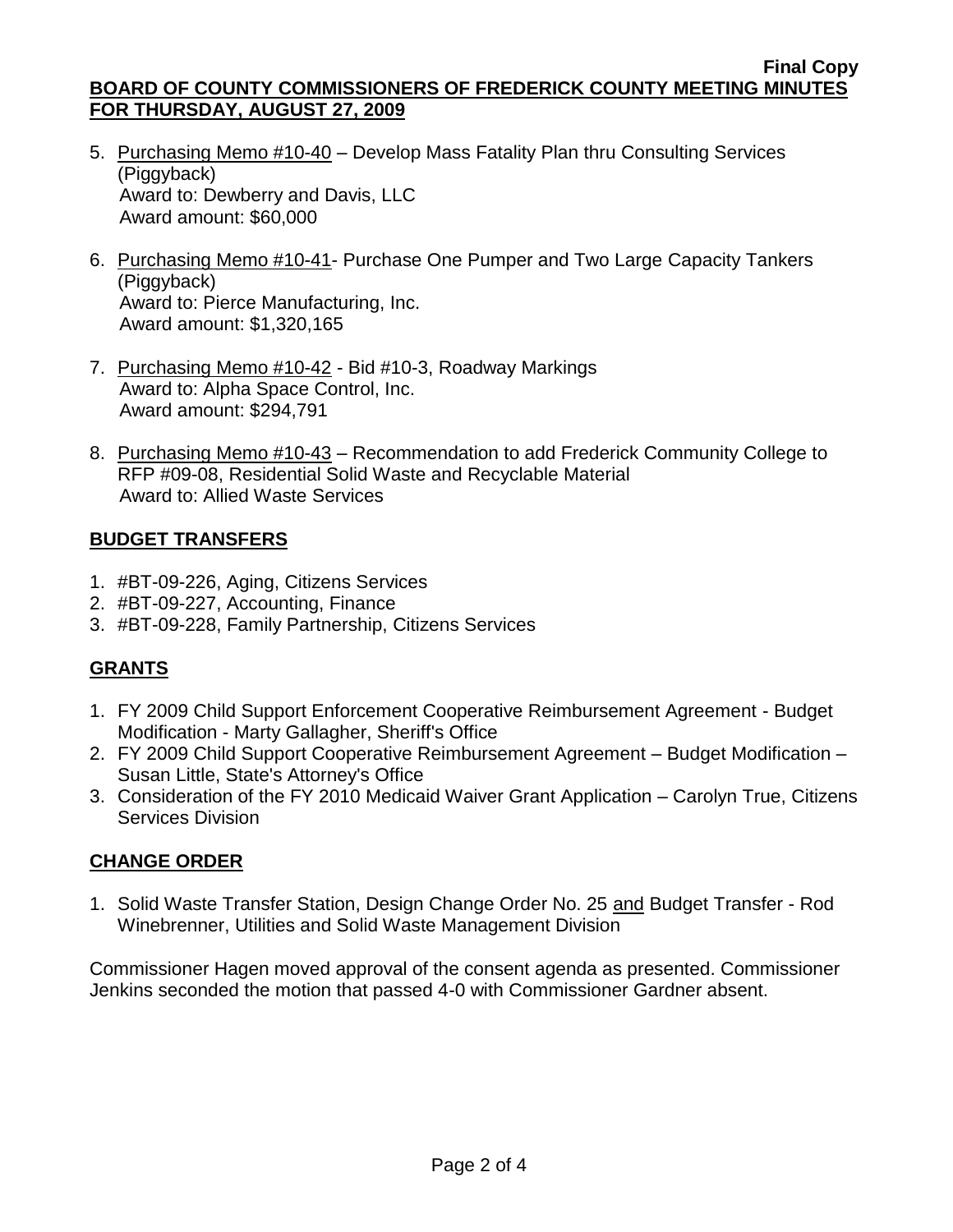### **WORKSESSION**

### **Update on H1N1 Virus – Dr. Barbara Brookmyer, Health Services Division**

Dr. Brookmyer presented updated information and statistics regarding the H1N1 virus.

Commissioner Gardner entered the meeting and noted she had to leave to tend to a family emergency.

There was no public comment.

No action was taken by the Board.

### **ADMINISTRATIVE BUSINESS**

### **Frederick County Infants and Toddlers Program Expansion - Dr. Monica Grant, Health Services Division**

Dr. Grant presented the program expansion, which currently served children from birth to age three. In the event the request to expand the program passed, it would include children up thru age five.

Dr. Nancy Grasmick, Maryland State Superintendent of Schools, announced on July 10, 2009, the Maryland State Department of Education was awarded a state incentive grant as part of the American Reinvestment and Recovery Act from the Federal Office of Special Education to expand early intervention services for children with disabilities. The program prepares them with school readiness, pre-literacy, language and numerical skills.

Commissioner Hagen moved approval of the expansion of the infants and toddlers program as presented. Commissioner Gray seconded the motion that tied 2-2 with Commissioners Jenkins and Thompson opposed and Commissioner Gardner absent.

Commissioner Gray moved to table the item until Commissioner Gardner was present to vote.

This item was rescheduled for Tuesday, September 1, 2009.

#### **COMMISSIONERS COMMENTS**

Commissioner Gray commended Commissioner Jenkins on his completion of the Fellowship from the Academy for Excellence in Local Governance.

### **PUBLIC COMMENTS**

- Bill Ashton
- **Donald Lee**